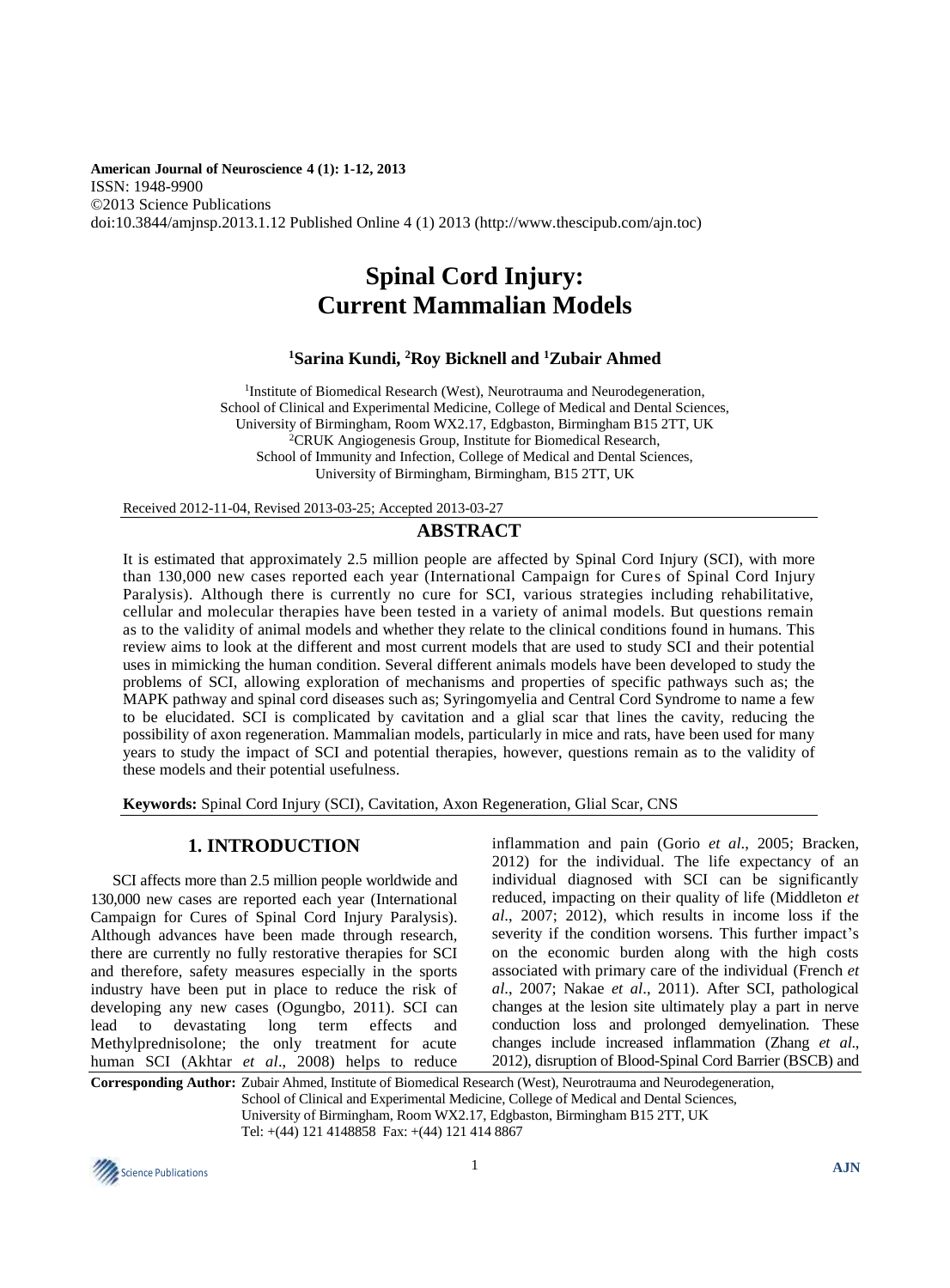extensive haemorrhage (Echeverry *et al*., 2011; Lee *et al*., 2012) along with an increase in necrosis, apoptosis, cavitation and ischemia (Byrnes *et al*., 2010; James *et al*., 2011). An up-regulation of all these factors results in detrimental effects on axon regeneration after injury.

SCI can result from three main causes which ultimately lead to tissue damage; (1), compression caused by spinal discs or bone material pressing against the cord; (2), destruction from direct trauma; and (3), reduction in blood flow from the initial damage i.e., ischemia. SCI is a two-step process marked by distinct changes during the primary and secondary injury phases. 'Primary injury refers to damage sustained by the neural elements at the time of trauma through shear forces to axons or blood vessels and results (Cadotte and Fehlings, 2011). The secondary injury phase refers to the body's response to the primary injury and involves a host of cellular processes that occur immediately after injury and persists for months to years' (Cadotte and Fehlings, 2011). During the primary injury phase astrocytes become activated and increase the expression of GFAP as a result of the trauma sustained to the cord and fluidfilled cysts containing Extracellular Tissue Matrix (ECM) proteins such as laminin, collagen 1, 2 and 3 and fibronectin begin to appear at the lesion site. During the secondary injury phase, macrophages, monocytes and immune cells invade the lesion site in an attempt to clean up the debris in the lesion site while astrocytes increase the flow of ions from neurones to the extracellular fluids allowing astrocytes to enlarge and proliferate into the spaces provided. This reaction of the astrocytes forms the glial scar lining that surrounds cavities; a major inhibitory environment for axons (**Fig. 1A and B**). The injured area suffers demyelination due to a loss in oligodendrocytes and it's this prolonged demyelination that causes axonal degeneration. Along with demyelination there is also an increase in apoptosis and necrosis around the lesion site causing further detrimental effects.

SCI can be sub-divided into two main categories; complete and incomplete. According to the AASCIN (2004) neurological classification, compete SCI refers to 'no preservation of motor and/or sensory function that exists more than three segments below the level of injury, where as incomplete SCI refers to 'some preservation of motor and/or sensory function existing more than three segments below the level of the injury'.

Animal models have been developed with the aim of recreating features of either complete or incomplete SCI allowing understanding of the anatomical and biological consequences of SCI to be investigated. Animal models have several obvious advantages over their human

counterpart: for example, the specified tissue needed can be used and processed for histological purposes to investigate co-localisation of proteins of interest, mRNA analysis (microarray) to give expression of proteins and protein analysis (western blotting) to give levels of protein. Rat models are most widely used to study SCI since they are inexpensive, have few surgical infections, are easy to care for and can be studied in large numbers but increasingly mouse models have also been implemented in SCI research (Nakae *et al*., 2011). Larger mammals such as dogs and cats are also used but very rarely and are less experienced models based in SCI research, requiring expensive after care and housing as well as stringent ethical considerations.

Currently there are range of models that are used by researchers (**Table 1**) that include contusion, compression and transection-based models amongst others. The limitation of these different animal models is that they can never truly express the clinical characteristics of the human condition (Davoody *et al*., 2011), but the real question is 'have animal models contributed to actual therapies? The only actual therapy for the treatment of acute SCI in humans is Methyl Prednisolone (MP) (Akhtar *et al*., 2008, Pandya *et al*., 2010) and even though it has shown a significant benefit in animal models (Merola *et al*., 2002) the benefits on human SCI remain unproven and is not considered a regulatory treatment for SCI (Sharma, 2012). This review aims to establish the current animal models that are used to study SCI and the advantages and disadvantages of the techniques and therefore the potential outcomes in relation to the human condition.

#### **1.1. Contusion Models**

The vast majority of human SCI are caused as a result of motor vehicle accidents, falls and sporting injuries involving a sudden compression of the spinal cord, resulting in vertebral damage that allows the bone or vertebral disc to encroach on the spinal canal space. Other instances include laceration of the spinal cord, bullet wounds and slow compression injuries that can result from tumour growth. The contusion model is the most widely used animal model that relies on an impactor device, such as weight-drop from a specified height. The impact of the weight can vary depending on the distance moved by the weight. The first tightly controlled contusion model of SCI was described by Allen (1911), in which a specified weight could be dropped from a defined height, delivering a defined amount of energy to the exposed spinal cord. This caused injury to the spinal cord as a result of compression and displacement and was used to study the effects of myelotomty on the outcome of SCI (Allen, 1911).

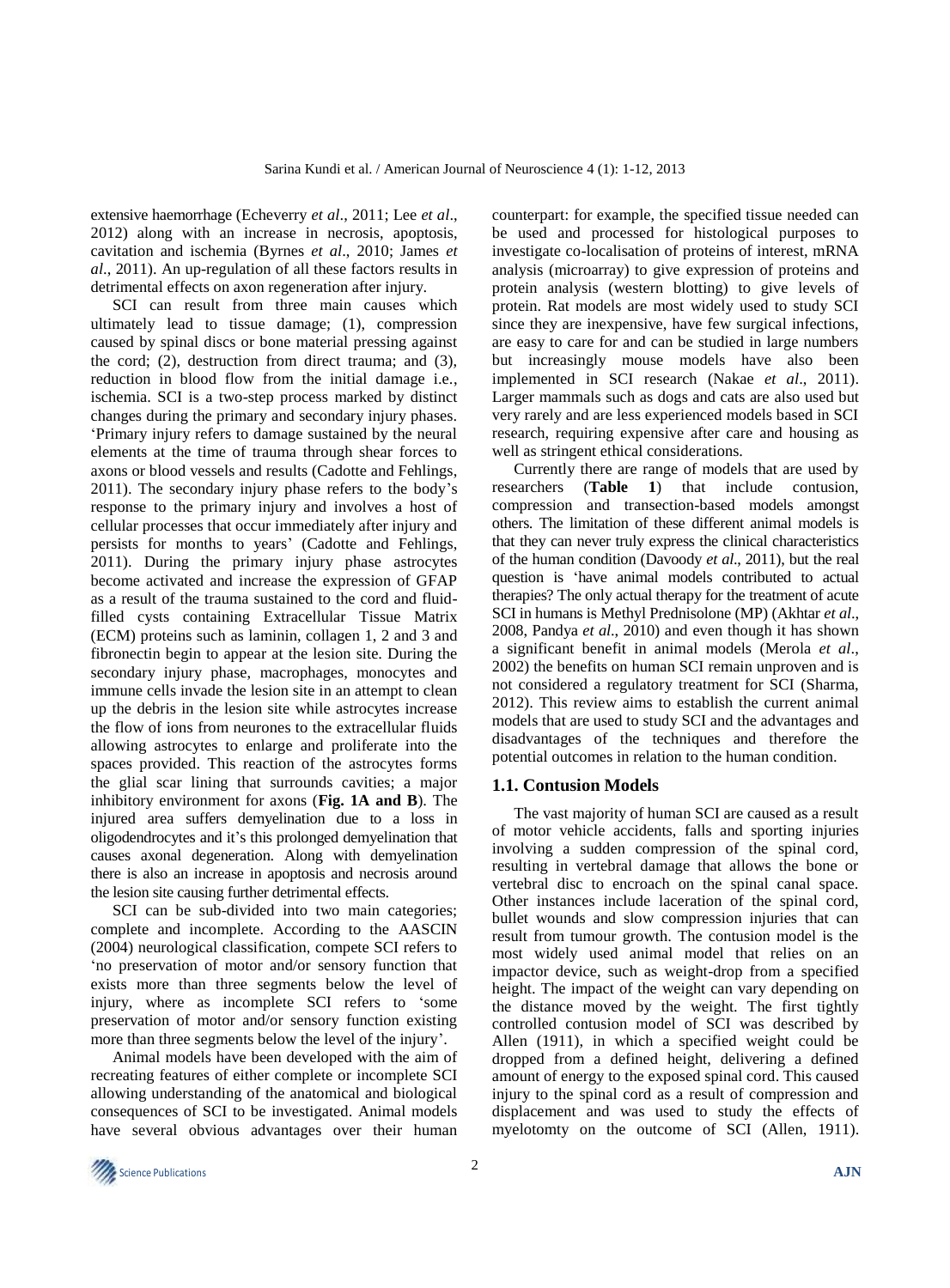

#### Sarina Kundi et al. / American Journal of Neuroscience 4 (1): 1-12, 2013

**Fig. 1.** The formation of cavities after SCI A. Diagrammatic representation of the formation of fluid-filled cysts after SCI. (Adapted from Springer Images [www.springerimages.com/Images/Biomedicine/1-10.1007\\_978-3](http://www.springerimages.com/Images/Biomedicine/1-10.1007_978-)-642-02824-3\_12-0), the primary injury is the initial lesion sustained to the cord causing an influx of immune cells and macrophages into the lesion site. It is the constant influx of these invading immune cells and macrophages that leads to the formation of fluid-filled cysts or cavities, which bring about the secondary injury, causing the up-regulation of reactive astrocytes that divide and fill the vacant spaces with glial scar tissue lining the cavity. The glial scar then acts as an inhibitory factor leading to myelin degradation and nerve conduction loss, (B) Longitudinal section from a T8 dorsal column crush injured rat spinal cord demonstrating laminin Immunostaining (brown) at 8 days post lesion (counterstained with Haematoxylin) and the extent of the cavitation at the lesion site, (A) large cavity is observed at the epicentre of the lesion (\*) while smaller cavities are observed in adjacent areas  $(+)$ . These cavities lead to destruction of axons and eventual loss of function. Scale bar = 100  $\mu$ m

Later, a modification to this model was introduced in the form of the New York University Impactor (Gruner, 1992) and more recently the Ohio State University Spinal Cord Research Centre has produced a weight-drop device controlled by a computer to closely control a particular level of spinal cord compression (Stokes *et al*., 1992; Behrmann *et al*., 1993; Jakeman *et al*., 2000). A variety of slow rapid compression models have been used but it is the extent of the cord displacement that determines the severity of the injury. However, the clinical relevance of such contusion models has not been established.

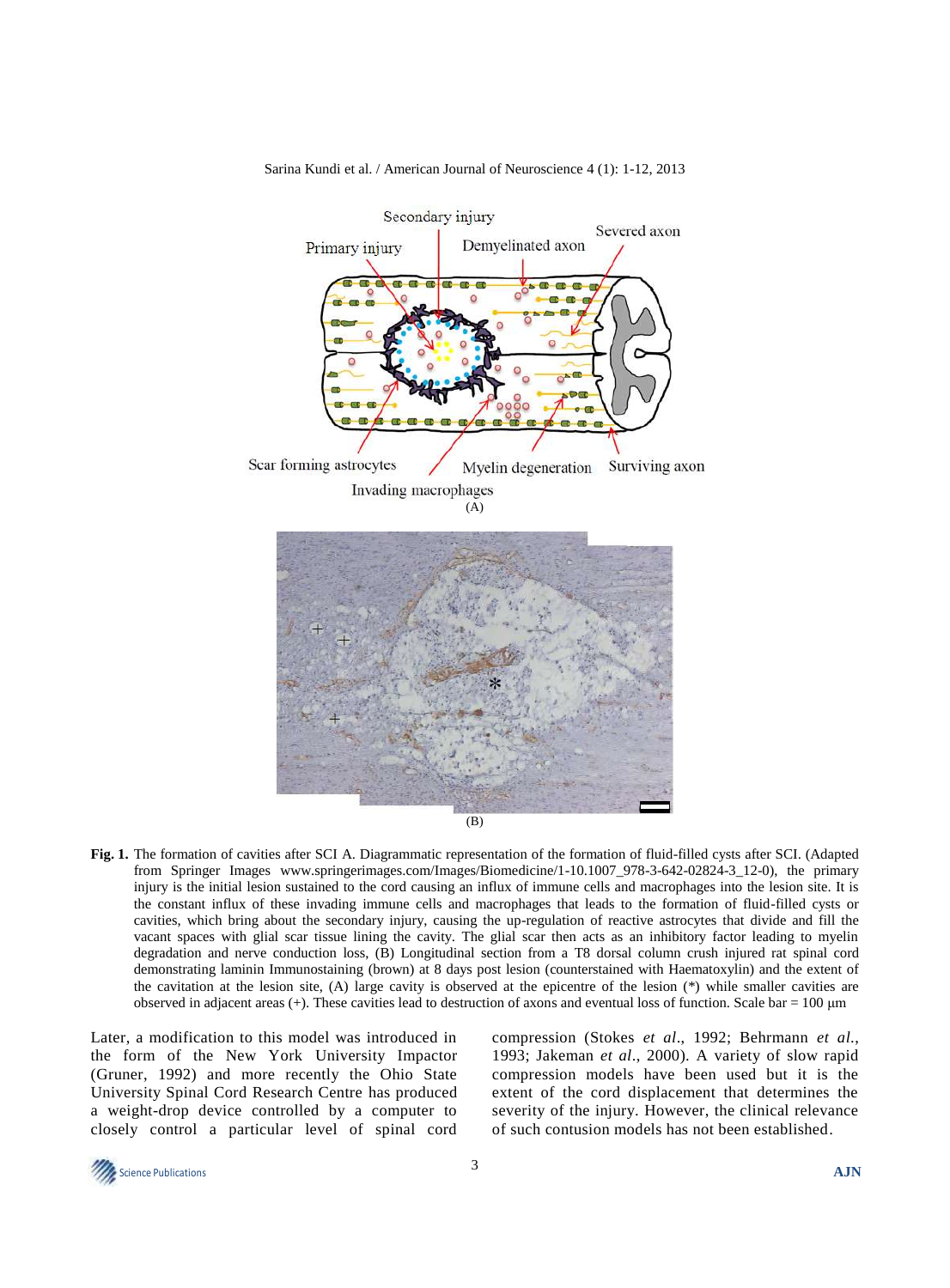#### Sarina Kundi et al. / American Journal of Neuroscience 4 (1): 1-12, 2013

**Table 1.** Summary of the current SCI animal models that are used in research to mimic the clinical human SCI these animal models are used to assess pain, behaviour, histology and genetic alterations following SCI, but more importantly to assess neural and molecular outcomes. These models are more frequently developed on Rat and Mice and less frequently on larger animals such as Cats and Dogs

| Impact from contusion can be difficult to assess                           |                                         |
|----------------------------------------------------------------------------|-----------------------------------------|
|                                                                            |                                         |
| pain behaviour due to variation of distance                                |                                         |
|                                                                            | Allows for precise control of injury    |
|                                                                            | Does not resemble injury seen in humans |
|                                                                            |                                         |
| Controlled environment                                                     |                                         |
| Non-invasive method of creating SCI                                        |                                         |
|                                                                            |                                         |
| Reproducible, controlled environment                                       |                                         |
| But equipment is expensive                                                 |                                         |
|                                                                            |                                         |
| Controlled displacement and monitoring of                                  |                                         |
| biochemical parameters at the time of impact helps                         |                                         |
| reduce outcome variability-controlled environment                          |                                         |
| Widely used to asses regeneration (Talac et al., 2004)                     |                                         |
| but it is clinically irrelevant (Poon et al., 2007)                        |                                         |
| Reliable and reproducible<br>Does not induce mechanical trauma to the cord |                                         |
|                                                                            |                                         |
| Extent of injury is difficult to control                                   |                                         |
| Long-lasting spontaneous pain, thermal                                     |                                         |
| hyperalgesia and mechanical allodynia                                      |                                         |
| (Fairbanks et al., 2000; Yezierski et al., 1998)                           |                                         |
| Has ability to correlate specific areas of tissue damage                   |                                         |
| Resembles allodynia and hyperalgesia                                       |                                         |
| Provides useful and novel insights into the                                |                                         |
| underlying biological mechanisms of SCI                                    |                                         |
| This model helps clarify pathophysiology of                                |                                         |
| chronic, light pressure to the spinal cord                                 |                                         |
| (Sekiguchi et al., 2004)                                                   |                                         |
|                                                                            |                                         |

Nonetheless, the contusion model has been used in a variety of studies that include: (1), the use of CM101, a polysaccharide derived from group B streptococcus which inhibited inflammatory angiogenesis, protecting axons from Wallerian degeneration and improving functional outcome in mice (Wamil *et al*., 1998; Nanney *et al*., 2001) (2), suppression of CD47, an inhibitor of angiogenesis improved functional outcomes in knockout mice (Myers *et al*., 2011; 2012) (3), implantation of human CNS stem cells after a moderate contusion injury improved locomotor recovery in mice (Hooshmand *et al*., 2009); and (4), transplantation of Bone Marrow Mesenchymal Stem Cells (BMSCs) also increased motor function in rats by the up-regulation of VEGF expression and induced angiogenesis (Yu *et al*., 2011).

However, this initial model has been modified to use other devices that bring about compression to injure the cord; such as clip compression, balloon compression, computer controlled contusion and spinal cord displacement. These are all examples that bring about incomplete SCI.

#### **1.2. Clip Compression**

The clip compression model in some ways resembles the contusion model as the injury is caused by pressure to the cord. The injury is induced using clips calibrated to

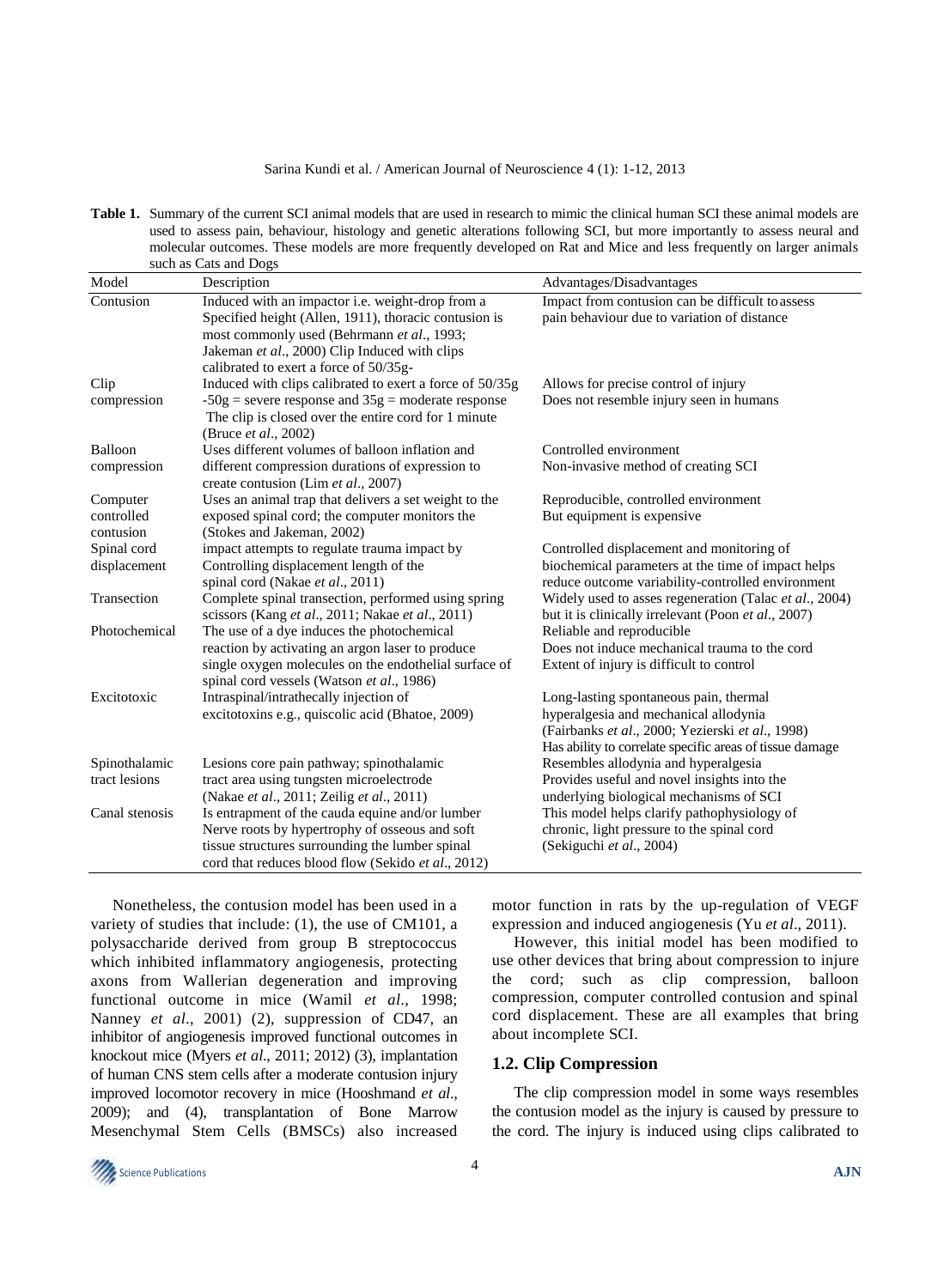exert a specific force. A force of 50 g is normally used to produce an outcome that would have a severe response and a force of 35 g is used to produce an outcome that would have a moderate response. The clip is then closed over the cord for 1 min (Bruce *et al*., 2002) allowing precise control over the pressure exerted and the time that the pressure is used for, but this model does not truly mimic the injury seen in humans. Despite this the model is reproducible in rats at the thoracic level (Poon *et al*., 2007).

The clip compression model has also been applied to the cervical region of the cord in rats to evaluate the efficacy of antagonising the Fas receptor using a soluble Fas receptor post-injury (Robins-Steele *et al*., 2012). This study showed behavioural recovery along with enhanced cell survival, tissue sparing and integrity of descending fibre tracts when soluble Fas was administrated via an intrathecal catheter either 8 or 24 h post-injury. Clip compression has also been applied to the cord at the thoracic level (Marsh *et al*., 2002) in rats to test if neutralization of Nerve Growth Factor (NGF) with a fusion protein to Trk-A, blocked the development of autonomic dysreflexia, a life-threatening condition caused by aberrant primary afferent sprouting in the dorsal horn that is NGF-dependent.

The model has also been used to carry out kinematic studies to assess locomotor recovery following spinal cord clip compression in adult rats (Alluin *et al*., 2011), suggesting that kinematic parameters (e.g., daily training on a treadmill over a six week period) should be taken into account when looking at new strategies to improve locomotor function after SCI.

#### **1.3. Balloon Compression**

The Balloon Compression model was first described by Tarlov in 1953 and has been modified since then. The method uses different volumes of balloon inflation and different durations of expression (Lim *et al*., 2007), allowing for a controlled environment. Later methods did not require laminectomy and therefore were noninvasive and like the clip compression model, allowed for precise control of injury parameters. In an initial description of the balloon compression model, an embelectomy catheter was inserted into the epidural space through a hemilaminectomy hole at the vertebral arches and balloons were then inflated with varying amounts of contrast agents, causing direct compression to the spinal cord (Lim *et al*., 2007). This method was further adapted and improved such that hemilaminectomy was not required, but that balloons were inserted through the lumbosacral space into the epidural space, where balloons were then inflated (Lee *et al*., 2008). A variety of different species from canine to monkeys (Guizar-Sahagun *et al*., 2011) have been assessed through this model to gain a controlled compression model of SCI.

#### **1.4. Computer Controlled Contusion**

A computer controlled contusion model consists of an animal trap that reproducibly delivers a defined weight to the exposed spinal cord, with a computer monitoring the dynamics of the impact (Stokes *et al*., 1992; Stokes and Jakeman, 2002). The device allows the researcher to take control of the degree of the injury produced and shown that a well controlled contusion injury can be seen observed in mice (Jakeman *et al*., 2000) as it reduces the variability of the experiment and allows monitoring of biochemical parameters as well as assessments of behavioural and histological outcomes following contusion injury (Ma *et al*., 2001).

#### **1.5. Spinal Cord Displacement**

Spinal cord displacement allows the cord to be exposed to a single rapid and calibrated displacement at the site of a laminectomy. The injury is initiated at the tip of a vertical shaft driven by an electromagnetic shaker. Transducers are arranged in series with the shaft recording the patterns of displacement and force during the impact (Jakeman *et al*., 2000). The results demonstrate that the electromagnetic device can be used to produce a well-controlled contusion injury. The model attempts to regulate trauma impact by controlling displacement length of the spinal cord (Nakae *et al*., 2011) and therefore helps to reduce outcome variability.

Sensory testing after SCI in rats has been carried out (Detloff *et al*., 2010) and it is thought that SCI injury impairs sensory systems causing allodynia, showing that early detection of this provoked pain pathway can identify mechanisms that are responsible for its development. Hypothermia improves mobility in rodents and experiments have reported the preservation of neurons immediately after injury and a faster rate of recovery occurs after cervical displacement when hyperthermia is implemented (Lo *et al*., 2009).

## **1.6. Transection Models**

The transection model is referred to as a complete spinal transection which is performed using spring scissors following laminectomy, producing a laceration of the cord. This model may reflect complete SCI in patients (Nakae *et al*., 2011) but this type of injury is rarely seen in the clinic (Talac *et al*., 2004; Poon *et al*.,

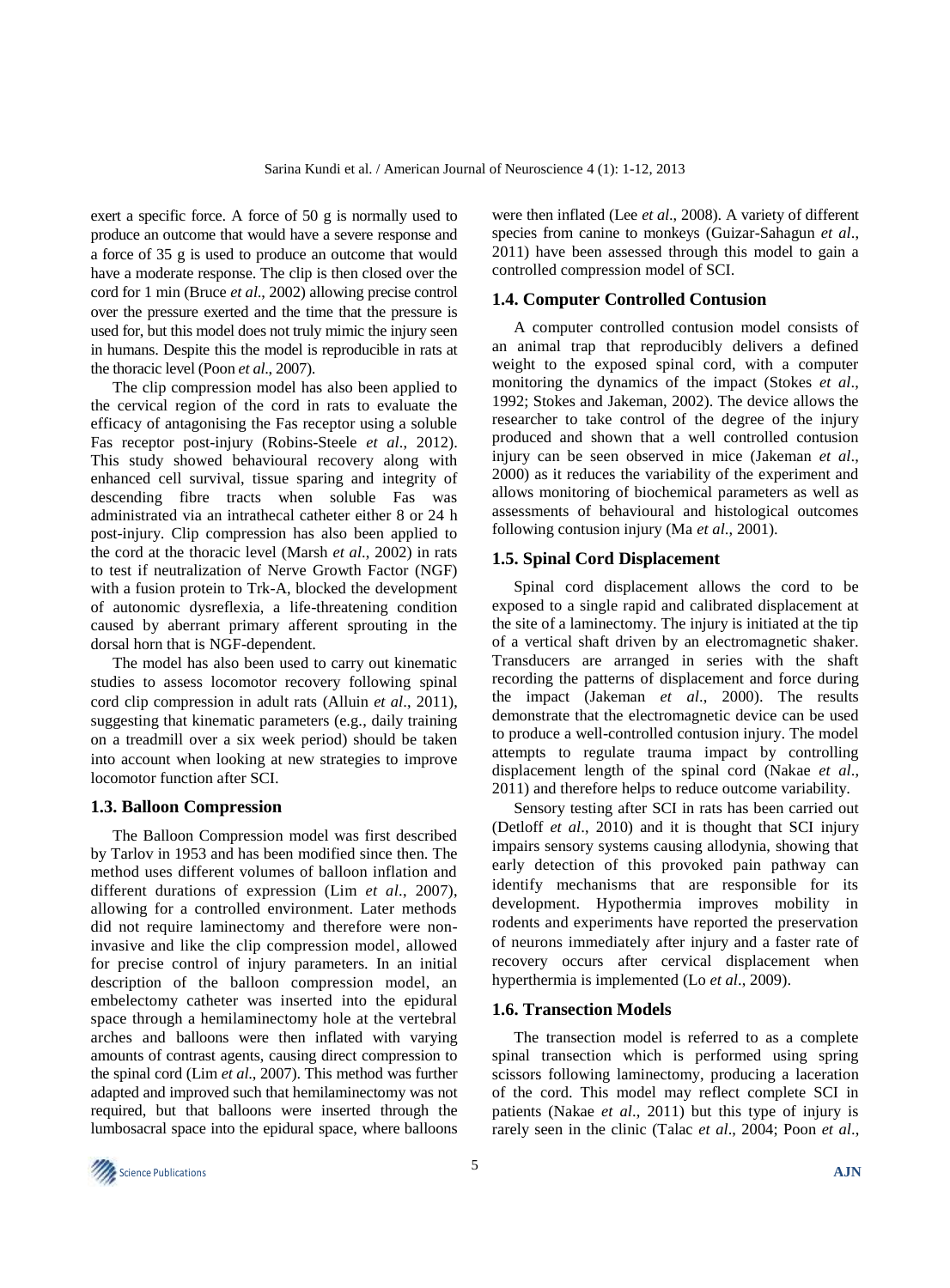2007); however, partial transection (hemisection) is also modelled and has become popular for studies in the mechanisms of pain. Transection models are also increasingly used to model the effects of scaffolds and biomaterials on axon regeneration after injury. For example, a polymer scaffold with rat bone marrow stem cells has been used to promote plasticity and limited regeneration in spinal cords after injury (Kang *et al*., 2011). Combinatorial therapies have also been used where (Fan *et al*., 2011) neurotrophic factors have been combined with biomaterials after complete transection of the spinal cord in rats. Enhancing axonal regrowth appears to be a promising therapeutic approach to repair the injured spinal cord. To allow for regeneration, sterile gel foams have been placed between the two ends of transected cords with variable degree of success (Nakae *et al*., 2011).

Neurotrophic factors have also been used in studies by Garcia-Alias *et al*. (2011) after a lateral hemisection to the spinal cord, combining NT-3 with Chondroitinase ABC treatment as it restores plasticity in the adult CNS. They found that these animals displayed inter-limb coordination and improved body stability. Furthermore, Neural Stem/Progenitor Cells (NSPCs) have been used to deliver soluble Nogo66 (Guo *et al*., 2012) receptor protein (blocks the inhibitory effects of myelin-based inhibitors) and growth factors to rat spinal cord following complete transection. Results show an increase in survival of transplanted NSPCs while soluble Nogo66 enhanced axonal regeneration, although no effect on functional recovery was observed, since a small number of descending corticospinal tract axons grew into the central portions of the bridges. Nogo-66 has been discussed previously by Wei *et al*. (2010) following hemisection in rats to show the effects of using hyaluronic acid hydrogels modified with Nogo66 receptor antibodies in supporting angiogenesis and inhibiting the glial scar at the lesion site (Wei *et al*., 2010). Despite the fact that transection is rarely seen in the clinic, these models have served useful purposes in allowing the use of biomaterials, stem cells and neural progenitor cells to show that some of these therapies, when used in combination can restore some degree of function through mainly plasticity-related changes to spinal circuits.

## **1.7. Photochemical Models**

This method was first developed by (Watson *et al*., 1986), which showed a photochemical-based model of SCI and is now widely used to study neurotrauma (Gaviria *et al*., 2002). To bring about the injury, a dye is used to induce the photochemical reaction by activating an argon laser to produce single oxygen molecules on the endothelial surface of spinal cord vessels. This causes

intense platelet responses, vessel occlusion and damage to parenchymal tissues (Hao *et al*., 1991). The model is reliable and reproducible and does not require mechanical trauma and therefore there is no need for a laminectomy since the injury is caused purely by ischemia. Once the injury has been induced, behavioural studies can be performed.

The model reproduces the phenomenon of secondary lesions such as; cavitation that is seen after SCI. Using this model, motor recovery after photochemical SCI, induced before or after intrathecal injection of bupivacaine (anaesthetic drug belonging to an amino amide group that blocks sodium channels and therefore preventing the influx of sodium resulting in preventing depolarisation) resulted in improved motor recovery in rats (Lopez *et al*., 2004). The model has also been successfully adapted in the mouse showing that it is reproducible and reliable (Gaviria *et al*., 2002; Piao *et al*., 2009). Different exposures to a cold light source correlated with the extent and severity of the injury, while histopathological analysis showed cavity formation in the ischemic environment. How these models relate to the human condition needs further investigation but these studies can model some of the features of the secondary injury phase and thus may be beneficial.

## **1.8. Excitotoxic Models**

An excitotoxic model is induced via intraspinal/intrathecal injection of excitotoxins such as, quiscolic acid. The use of excitotoxins produces longlasting spontaneous pain, thermal hyperalgesia and mechanical allodynia but also produce cavity formation, neuronal loss and astrocytic scaring (glial scar tissue which correlates with the general environment observed after SCI). The advantage of this model is that it has the ability to correlate specific areas of tissue damage with behavioral changes (Nakae *et al*., 2011). Animals that are exposed to SCI using this method do exhibit pain that is much greater than any other model (Leem *et al*., 2010; Nakae *et al*., 2011) injected AMPA-metabatrophic receptor agonist quiscolic acid to stimulate injury, resembling ischemic events and cavitation observed after SCI, characteristic of the clinical condition known as posttraumatic Syringomyelia. Intraspinal injection of quiscolic acid has also been used to induce excitotoxic SCI in rats (Bhatoe, 2009) demonstrating pathological changes that correlate with clinical SCI; such as, neuronal loss, haemorrhage and cavitation (Schwartz *et al*., 1999; Berens *et al*., 2005). Although the excitotoxic model is a non-traumatic model it displays the characteristic pathological differences that would be seen after clip-

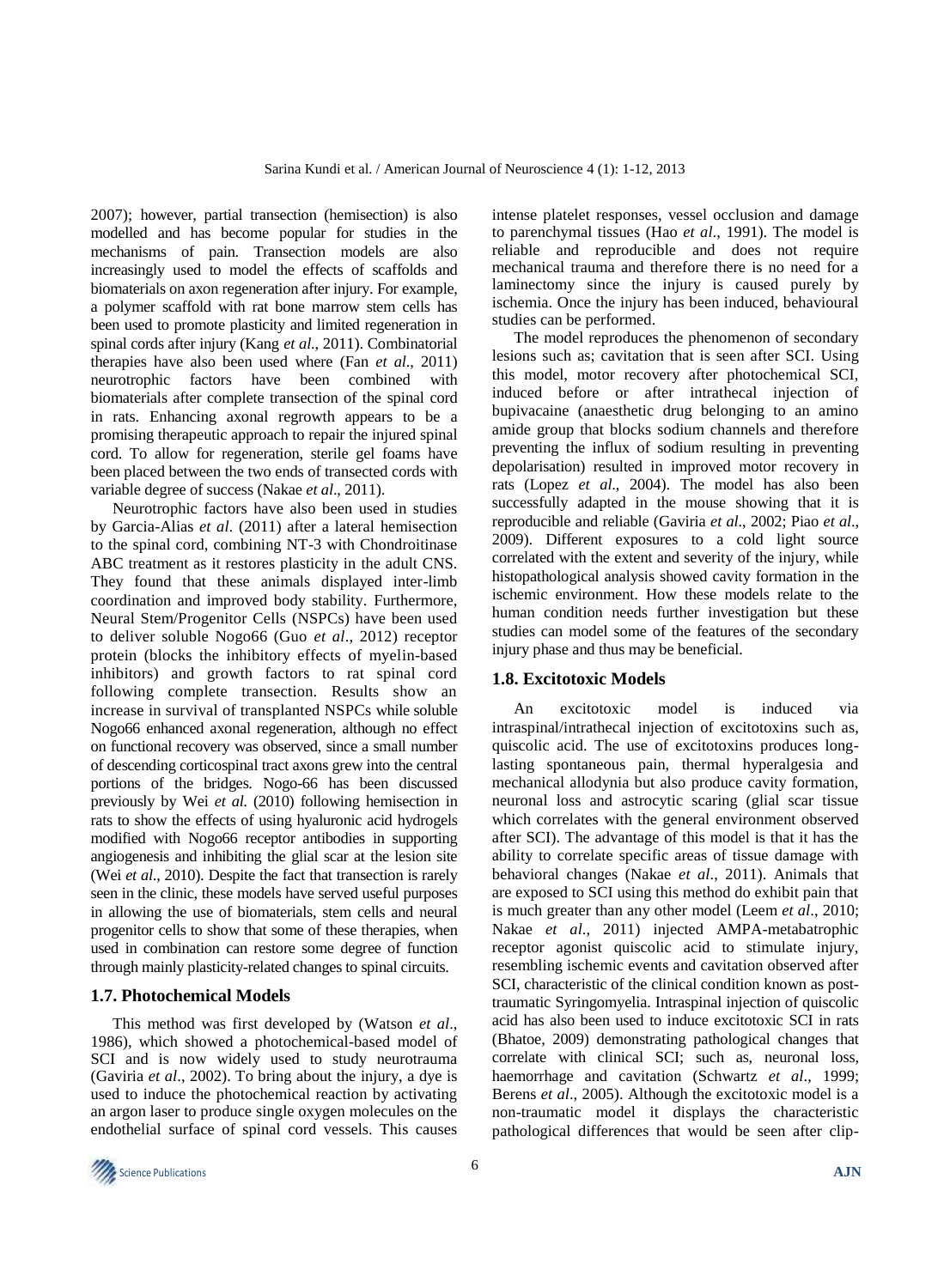compression and contusion models that are more commonly used. Therefore, the model is useful in investigating excitotoxic-mediated changes after SCI.

## **1.9. Spinothalamic Tract Model**

This model restricts injury to the spinothalamic tract, which is the main pain pathway in animals, using tungsten microelectrodes (Nakae *et al*., 2011). The model provides useful and novel insights into the underlying biological mechanisms of SCI, resembling some features of SCI in humans including hyperalgesia and allodynia (Wang and Thompson, 2008). The model is particularly useful in studying pain behaviour, as it works with the central pain pathway, although (Finnerup *et al*., 2007) claimed that the loss of spinothalamic functions in patients with neuropathic pain does not appear to be a predictor for central pain in SCI, but is a contributor.

Zeilig *et al*. (2011) showed that the hyperexcitabilty of neurones may be due to damage to the spinothalamic tract where the central pain pathway causes a buildup in response. Spinothalamic tract neurones show an increased expression of metabatrophic glutamate receptor subtype 1 (Mills and Hulsebosch, 2002), which parallels the development of hyperalgesia and allodynia, both of which contribute to central pain after injury.

#### **1.10. Canal Stenosis**

Canal stenosis is described as the entrapment and narrowing of the cauda equine and/or lumbar nerve roots by hypertrophy of osseous and soft tissue structures surrounding the lumbar spinal cord, causing ischemia at the site of injury (Nakae *et al*., 2011). The model therefore causes demyelination and subsequent axonal degeneration. Canal stenosis can be termed a model (Sekiguchi *et al*., 2004; Ito *et al*., 2007), which helps to clarify pathophysiology of chronic, light pressure on the spinal cord. Only recently an animal model has been developed know as, rat Lumbar spinal Canal Stenosis (LCS) model (Sekido *et al*., 2012) which can be used to study mainly bladder function after injury. Trauma contributes to the primary injury sustained but age can play a major factor (Akuthota *et al*., 2003) in narrowing the spinal canal. Injury to the nerve does not always occur in this model but factors such as degeneration of neurones, ischemia and inflammation around the site of injury play major contributions to the injury of the nerve. It remains to be seen how useful this model will be in understanding some of the pathological changes that occur after SCI.

## **1.11. Limitations of Spinal Cord Injury Models**

As previously discussed, each model presents itself with various limitations with the major holdback being that animal models never truly express the injury seen in humans for a variety of reasons. For example, it may be difficult to assess pain using a contusion model, as sometimes pain behaviour is not always apparent if the weight is released on the specified area from a short distance. The contusion model is also performed mainly in the thoracic region, as cervical contusion can be lifethreatening (Nakae *et al*., 2011) due to respiratory and cardiovascular functions being compromised at the level of injury (Yisheng *et al*., 2007). For example, upper cervical SCI can disrupt the transmission of respiratory signals from the brain stem to the phrenic motor neurones (transmit signals to the diaphragm) therefore causing paralysis (Zimmer *et al*., 2007). Using computer controlled contusion as a method to obtaining reproducible and reliable SCI, it is also is an expensive method due to the sophisticated equipment that is required. The method also produces lesions that is difficult to distinguish between spared and regenerating axons, especially if the focus of the study is axon regeneration (Talac *et al*., 2004). Although complete transection models are widely used to asses regeneration with the help of biomaterials and scaffolds, it does produce a large scar at the epicentre (Winter *et al*., 2002) and therefore represents a severe model and so animals require intensive post-operative care (Talac *et al*., 2004). However, transection models are difficult to standardise if several segments of the cord are removed (Blight, 2000). In addition this model is rarely seen in humans and therefore has no clinical relevance except to evaluate implantation devices and axon regeneration (Talac *et al*., 2004). Hemisection models however, do not completely cut the corticospinal tract due to the injury being incomplete. It is also difficult to control the extent of injury if SCI is induced through the photochemical method since large areas may be affected by the ischemic environment created as a result of this model.

The anatomical location of injury between experimental animal models and clinical human SCI differ greatly. As discussed above, experimental SCI is potentially dangerous at the cervical level as it may lead to life threatening complications to the animal. SCI at the thoracic level is more commonly used in experimental models, however humans commonly present with SCI at the cervical region (Akhtar *et al*., 2008) and therefore the site of injury can greatly affect the pathology and the severity of the injury presented in a clinical setting.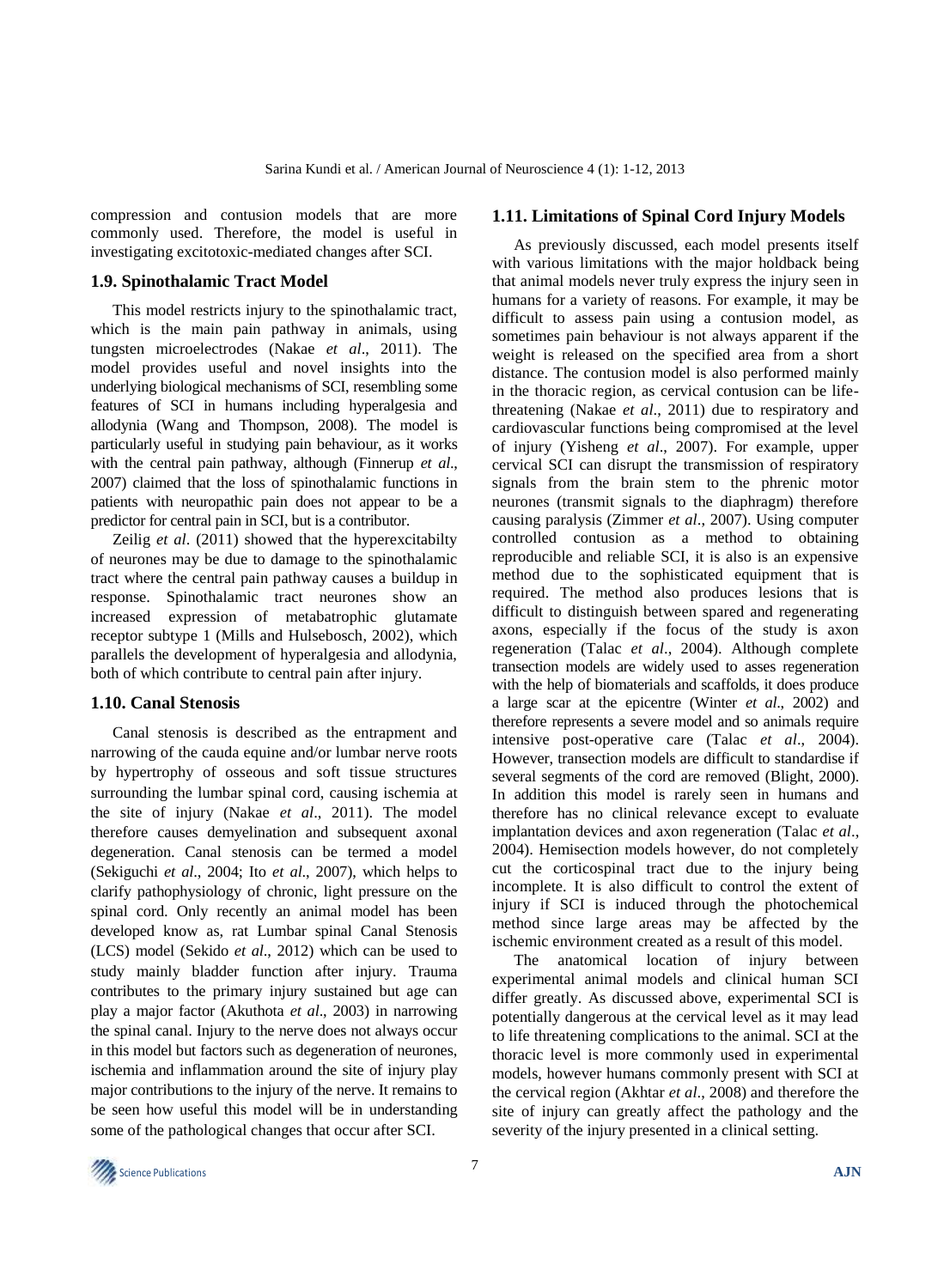Two other factors play a crucial role in experimental SCI not mimicking the clinical injury presented by humans; laminectomy and anaesthesia. If laminectomy is performed on a patient, it not only increases the local trauma but can cause spinal instability. This can also occur in animal models of SCI as surrounding muscle, bone and ligaments are removed during induction of injury. Removal of specific components at the region of injury can have a major impact and alter the physiological responses to injury. In some ways, laminectomy free methods such as, balloon compression models may mimic the human condition more accurately.

Anaesthesia on the other hand, affects the CNS pathology and recovery following injury, either directly or indirectly (Akhtar *et al*., 2008). It can affect blood pressure, respiratory rate and metabolism as each individual can react differently under different concentrations of the same anaesthetic. As stated above motor recovery following photochemical SCI being induced before or after intrathecal injection of bupivacaine (Lopez *et al*., 2004) shows that anaesthesia can affect recovery and functional outcomes after SCI.

Functional outcomes and behavioural assessments between clinical models and experimental models of SCI also vary. It is very easy for human's to express the pain and symptoms that the injury presents but very difficult to do so with animal models. Therefore, specific tests and analysis methods are carried out post-injury to correlate the injury with their behavioural patterns and specific biomarkers. The behavioural patterns often correlate with the severity of the injury produced and is a measurement that is quite reasonable to carry out in a clinical environment but for animal models it is quite limited and indirect (Blight, 2000). The main way that functional outcomes are assessed in animals is by using the BBB score, which is a locomotor activity evaluation, originally developed at the Ohio State University (Basso *et al*., 1995; 1996). The BBB score evaluates the movements of the hind limb of an animal after injury to express recovery. Although this analysis is reliable and reproducible, researchers have tested it through the severity of the condition (Filho and Molina, 2008), where the BBB score is reproducible in animals with mild severity but as the condition becomes more serve, reproducibility is reduced. While the BBB score only assess hind limb function, it does not take into account pain, bladder and bowel function which are other symptoms that require coordinated spinal cord activity (Akhtar *et al*., 2008). Other ways of evaluating locomotor recovery are also commonly used, such as grid walking, which tests the animal's ability to deal

with challenging limb control problems (Blight, 2000). In patients, sensory assessment can be performed by testing whether they can distinguish between a sharp or dull edge of a pin but this cannot accurately be reproduced in animals and researchers solely attempt to assess sensory function based on the loss of motor functions (Akhtar *et al*., 2008).

# **2. CONCLUSION**

In summary, there is a vast amount of research that is available on different models that are used to present experimental SCI that are also reproducible, reliable and in some ways resemble the injury seen in humans. However, the most common methods of producing an SCI in animal models is; contusion/compression and transection. These models express some of the features of the injury response that is seen in humans and are routinely used in research to assess, pain pathways, biochemical markers, morphology and path physiology. Limitations do exist between clinical and experimental SCI from functional and behavioural assessments to the anatomical location of the injury sustained, but advances in research continue to push forward with many of these limitations still present.

## **3. ACKNOWLEDGEMENT**

This study was supported by a BBSRC Doctoral Training Grant (grant no. BB/F017553/1) and the Wellcome Trust (Z.A., grant no. 092539).

# **4. REFERENCES**

- AASCIN, 2004. American association of spinal cord injury nurses standards of practice--revised 2003- 2004. SCI Nurs., 21: 228-232. PMID: 15794425
- Akhtar, A.Z., J.J. Pippin and C.B. Sandusky, 2008. Animal models in spinal cord injury: A review. Rev. Neurosci.. 19: 47-60. DOI: 10.1515/REVNEURO.2008.19.1.47
- Akuthota, V., P. Lento and G. Sowa, 2003. Pathogenesis of lumbar spinal stenosis pain: Why does an asymptomatic stenotic patient flare? Phys. Med. Rehabil. Clin. N Am., 14: 17-28. PMID: 12622479
- Allen, A.R., 1911. Surgery of experimental lesion of spinal cord equivalent to crush injury of fracture dislocation of spinal column: A preliminary report. J. Am. Med. Assoc., 57: 878-880. DOI: 10.1001/Jama.1911.04260090100008

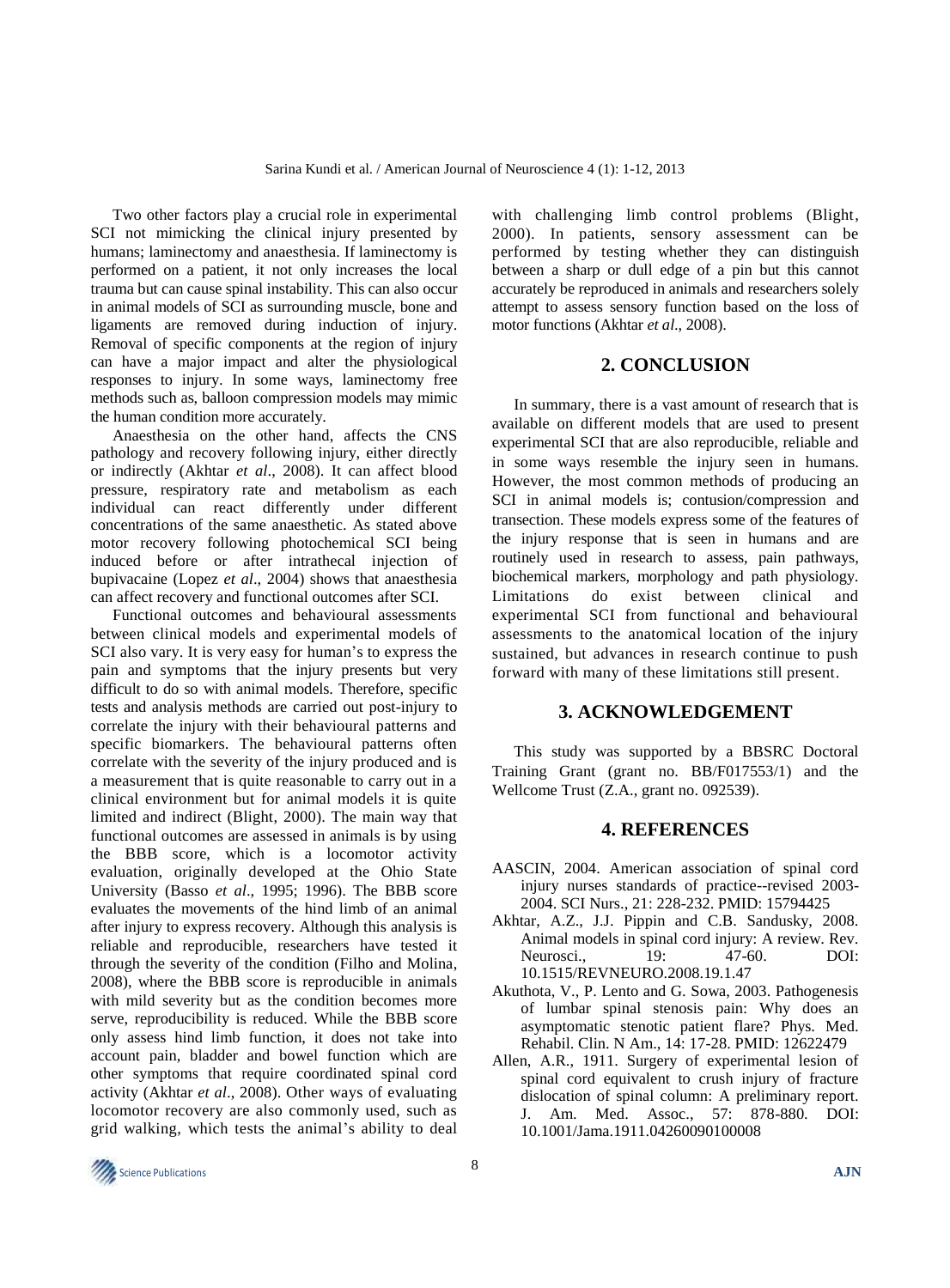- Alluin, O., S. Karimi-Abdolrezaee, H. Delivet-Mongrain, H. Leblond and M.G. Fehlings *et al*., 2011. Kinematic study of locomotor recovery after spinal cord clip compression injury in rats. J. Neurotrauma, 28: 1963-1981. DOI: 10.1089/neu.2011.1840
- Basso, D.M., M.S. Beattie and J.C. Bresnahan, 1995. A sensitive and reliable locomotor rating scale for open field testing in rats. J. Neurotrauma, 12: 1-21. PMID: 7783230
- Basso, D.M., M.S. Beattie, J.C. Bresnahan, D.K. Anderson and A.I. Faden *et al*., 1996. MASCIS evaluation of open field locomotor scores: Effects of experience and teamwork on reliability. Multicenter animal spinal cord injury study. J. Neurotrauma, 13: 343-359. PMID: 8863191
- Behrmann, D.L., J.C. Bresnahan and M.S. Beattie, 1993. A comparison of YM-14673, U-50488H and nalmefene after spinal cord injury in the rat. Exp. Neurol., 119: 258-267. PMID: 8432363
- Berens, S.A., D.C. Colvin, C.G. Yu, R.P. Yezierski and T.H. Mareci, 2005. Evaluation of the pathologic characteristics of excitotoxic spinal cord injury with MR imaging. Am. J. Neuroradiol., 26: 1612-1622. PMID: 16091503
- Bhatoe, H.S., 2009. Posttraumatic syringomyelia. Ind. J. Neurotrauma, 6: 21-26. DOI: 10.1016/S0973- 0508(09)80023-3
- Blight, A.R., 2000. Animal models of spinal cord injury. Top. Spinal Cord Injury Rehabil., 6: 1-13. DOI: 10.1310/2XNY-A824-UCTF-EN4D,
- Bracken, M.B., 2012. Steroids for acute spinal cord injury. Cochrane Database Syst. Rev., 1: CD001046-CD001046. PMID: 22258943
- Bruce, J.C., M.A. Oatway and L.C. Weaver, 2002. Chronic pain after clip-compression injury of the rat spinal cord. Exp. Neurol., 178: 33-48. PMID: 12460606
- Byrnes, K.R., S.T. Fricke and A.I. Faden, 2010. Neuropathological differences between rats and mice after spinal cord injury. J. Magn. Reson. Imag., 32: 836-846. PMID: 20882614, DOI: 10.1002/jmri.22323
- Cadotte, D.W. and M.G. Fehlings, 2011. Spinal cord injury: A systematic review of current treatment options. Clin. Orthop. Relat. Res., 469: 732-741. PMID: 21080129, DOI: 10.1007/s11999-010-1674-0
- Davoody, L., R.L. Quiton, J.M. Lucas, Y. Ji and A. Keller *et al*., 2011. Conditioned place preference reveals tonic pain in an animal model of central pain. J. Pain, 12: 868-874. PMID: 21515090
- Detloff, M.R., L.M. Clark, K.J. Hutchinson, A.D. Kloos and L.C. Fisher *et al*., 2010. Validity of acute and chronic tactile sensory testing after spinal cord injury in rats. Exp. Neurol., 225: 366-376. PMID: 20643128
- Echeverry, S., X.Q. Shi, S. Rivest and J. Zhang, 2011. Peripheral nerve injury alters blood-spinal cord barrier functional and molecular integrity through a selective inflammatory pathway. J Neurosci., 31: 10819-10828. PMID: 21795534
- Fairbanks, C.M., D. Freedman and C. Kahn, 2000. The role of effective mentors in learning to teach. J. Teacher Educ., 51: 102-112.
- Fan, J., H. Zhang, J. Xiaodan, Z. Xiao and B. Chen *et al*., 2011. Neural regrowth induced by PLGA nerve conduits and neurotrophin-3 in rats with complete spinal cord transection. J. Biomed. Mater. Res., Part B, Applied Biomater., 97: 271-277. PMID: 21384547
- Filho, T.E.B. and A.E. Molina, 2008. Analysis of the sensitivity and reproducibility of the Basso, Beattie, Bresnahan (BBB) scale in Wistar Rats. Clinics, 63: 103-108. PMID: 18305873
- Finnerup, N.B., L. Sorensen, F. Biering-Sørensen, I.L. Johannesen and T.S. Jensen, 2007. Segmental hypersensitivity and spinothalamic function in spinal cord injury pain. Exp. Neurol., 207: 139-149. PMID: 17628539
- French, D.D., R.R. Campbell, S. Sabharwal, A.L. Nelson and P.A. Palacios *et al*., 2007. Health care costs for patients with chronic spinal cord injury in the Veterans Health Administration. J. Spinal Cord Med., 30: 477-481. PMID: 18092564
- Garcia-Alias, G., H.A. Petrosyan, L. Schnell, P.J. Horner and W.J. Bowers *et al*., 2011. Chondroitinase ABC combined with neurotrophin NT-3 secretion and NR2D expression promotes axonal plasticity and functional recovery in rats with lateral hemisection of the spinal cord. J. Neurosci., 31: 17788-17799. DOI: 10.1523/JNEUROSCI.4308-11.2011
- Gaviria, M., H. Haton, F. Sandillon and A. Privat, 2002. A mouse model of acute ischemic spinal cord injury. J. Neurotrauma, 19: 205-221. PMID: 11893023
- Gorio, A., L. Madaschi, B.D. Stefano, S. Carelli and A.M.D. Giulio *et al*., 2005. Methylprednisolone neutralizes the beneficial effects of erythropoietin in experimental spinal cord injury. Proc. Natl. Acad. Sci. U.S.A., 102: 16379-16384. PMID: 16260722

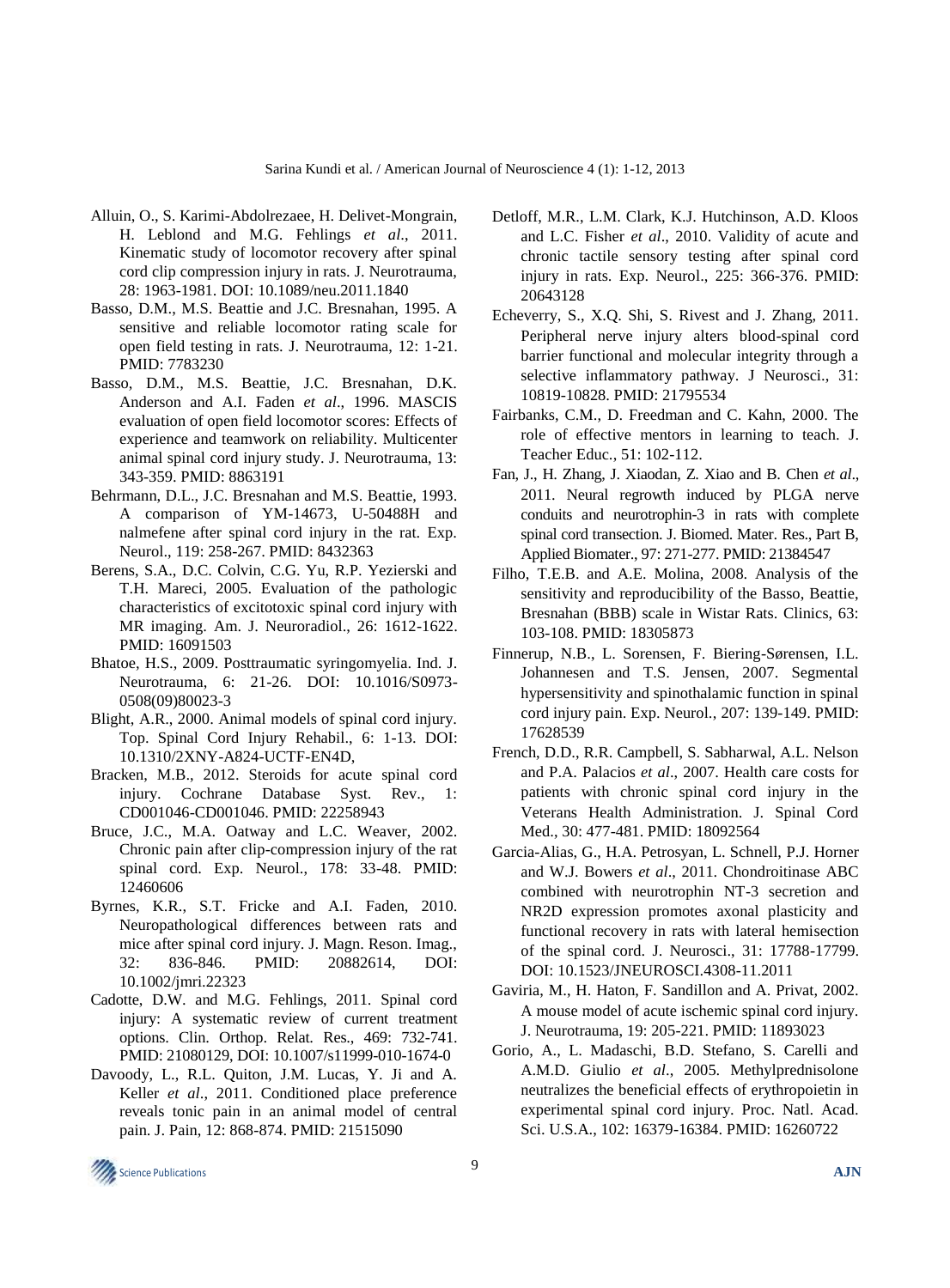- Gruner, J.A., 1992. A monitored contusion model of spinal cord injury in the rat. J. Neurotrauma, 9: 123- 126. PMID: 1404425
- Guizar-Sahagun, G., I. Grijalva, B. Hernandez-Godinez, R.E. Franco-Bourland and L. Cruz-Antonio *et al*., 2011. New approach for graded compression spinal cord injuries in Rhesus macaque: Method feasibility and preliminary observations. J. Med. Primatol., 40: 401-413. PMID: 21732951
- Guo, X., T. Zahir, A. Mothe, M.S. Shoichet and C.M. Morshead *et al*., 2012. The effect of growth factors and soluble Nogo-66 receptor protein on transplanted neural stem/progenitor survival and axonal regeneration after complete transection of rat spinal cord. Cell Trans., 21: 1177-1197. PMID: 22236767
- Hao, J.X., X.J. Xu, H. Aldskogius, A. Seiger and Z. Wiesenfeld-Hallin, 1991. Allodynia-like effects in rat after ischaemic spinal cord injury photochemically induced by laser irradiation. Pain, 45: 175-185. PMID: 1652116
- Hooshmand, M.J., C.J. Sontag, N. Uchida, S. Tamaki and A.J. Anderson *et al*., 2009. Analysis of hostmediated repair mechanisms after human CNS-stem cell transplantation for spinal cord injury: Correlation of engraftment with recovery. PloS One, 4: e5871- e5871. PMID: 19517014
- Ito, T., S. Ohtori, G. Inoue, T. Koshiand H. Doya *et al*., 2007. Glial phosphorylated p38 MAP kinase mediates pain in a rat model of lumbar disc herniation and induces motor dysfunction in a rat model of lumbar spinal canal stenosis. Spine, 32: 159-167. PMID: 17224809
- Jakeman, L.B., Z. Guan, P. Wei, R. Ponnappan and R. Dzwonczyk *et al*., 2000. Traumatic spinal cord injury produced by controlled contusion in mouse. J. Neurotrauma, 17: 299-319. PMID: 10776914
- James, N.D., K. Bartus, J. Grist, D.L. Bennett and S.B. McMahon *et al*., 2011. Conduction failure following spinal cord injury: Functional and anatomical changes from acute to chronic stages. J. Neuroscience, 31: 18543-18555. PMID: 22171053
- Kang, K.N., J.Y. Lee, Y.D. Kim, B.N. Lee and H.H. Ahn *et al*., 2011. Regeneration of completely transected spinal cord using scaffold of poly(D,L-lactide-coglycolide)/small intestinal submucosa seeded with rat bone marrow stem cells. Tissue Eng. Part A, 17: 2143-2152. PMID: 21529281
- Lee, J.H., C.B. Choi, D.J. Chung, E.H. Kang and H.S. Chang *et al*., 2008. Development of an improved canine model of percutaneous spinal cord compression injury by balloon catheter. J. Neurosci. Meth., 167: 310-316. PMID: 17870181
- Lee, J.Y., H.S. Kim, H.Y. Choi, T.H. Oh and T.Y. Yune, 2012. Fluoxetine inhibits matrix metalloprotease activation and prevents disruption of blood-spinal cord barrier after spinal cord injury. Brain, 135: 2375-2389. PMID: 22798270
- Leem, Y.J., J.W. Joh, K.W. Joeng, J.H. Suh and J.W. Shin *et al*., 2010. Central pain from excitotoxic spinal cord injury induced by intraspinal NMDA injection: A pilot study. Korean J. Pain, 23: 109- 115. PMID: 20556212
- Lim, J.H., C.S. Jung, Y.E. Byeon, W.H. Kim AND J.H. Yoon *et al*., 2007. Establishment of a canine spinal cord injury model induced by epidural balloon compression. J. Vet. Sci., 8: 89-94. PMID: 17322779
- Lo, Jr., T.P., K.S. Cho, M.S. Garg, M.P. Lynch and A.E. Marcillo *et al*., 2009. Systemic hypothermia improves histological and functional outcome after cervical spinal cord contusion in rats. J. Comput. Neurol., 514: 433-448. PMID: 19350644
- Lopez, S., A. Privat, N. Bernard, F. Ohanna and C. Vergnes *et al*., 2004. Intrathecal bupivacaine protects against extension of lesions in an acute photochemical spinal cord injury model. Canad. J. Anaesthesia, 51: 364-372. DOI: 10.1007/BF03018241
- Ma, M., D.M. Basso, P. Walters, B.T. Stokesa and L.B. Jakemana, 2001. Behavioral and histological outcomes following graded spinal cord contusion injury in the C57Bl/6 mouse. Exp. Neurol., 169: 239-254. DOI: 10.1006/exnr.2001.7679
- Marsh, D.R., S.T. Wong, S.O. Meakin, J.I.S. MacDonald and E.F. Hamilton *et al*., 2002. Neutralizing intraspinal nerve growth factor with a trkA-IgG fusion protein blocks the development of autonomic dysreflexia in a clip-compression model of spinal cord injury. J. Neurotrauma, 19: 1531-1541. DOI: 10.1089/089771502762300201
- Merola, A., M.F. O'Brien, B.A. Castro, D.A. Smith and J.M. Eule *et al*., 2002. Histologic characterization of acute spinal cord injury treated with intravenous methylprednisolone. J. Orthop. Trauma, 16: 155- 161. PMID: 11880777

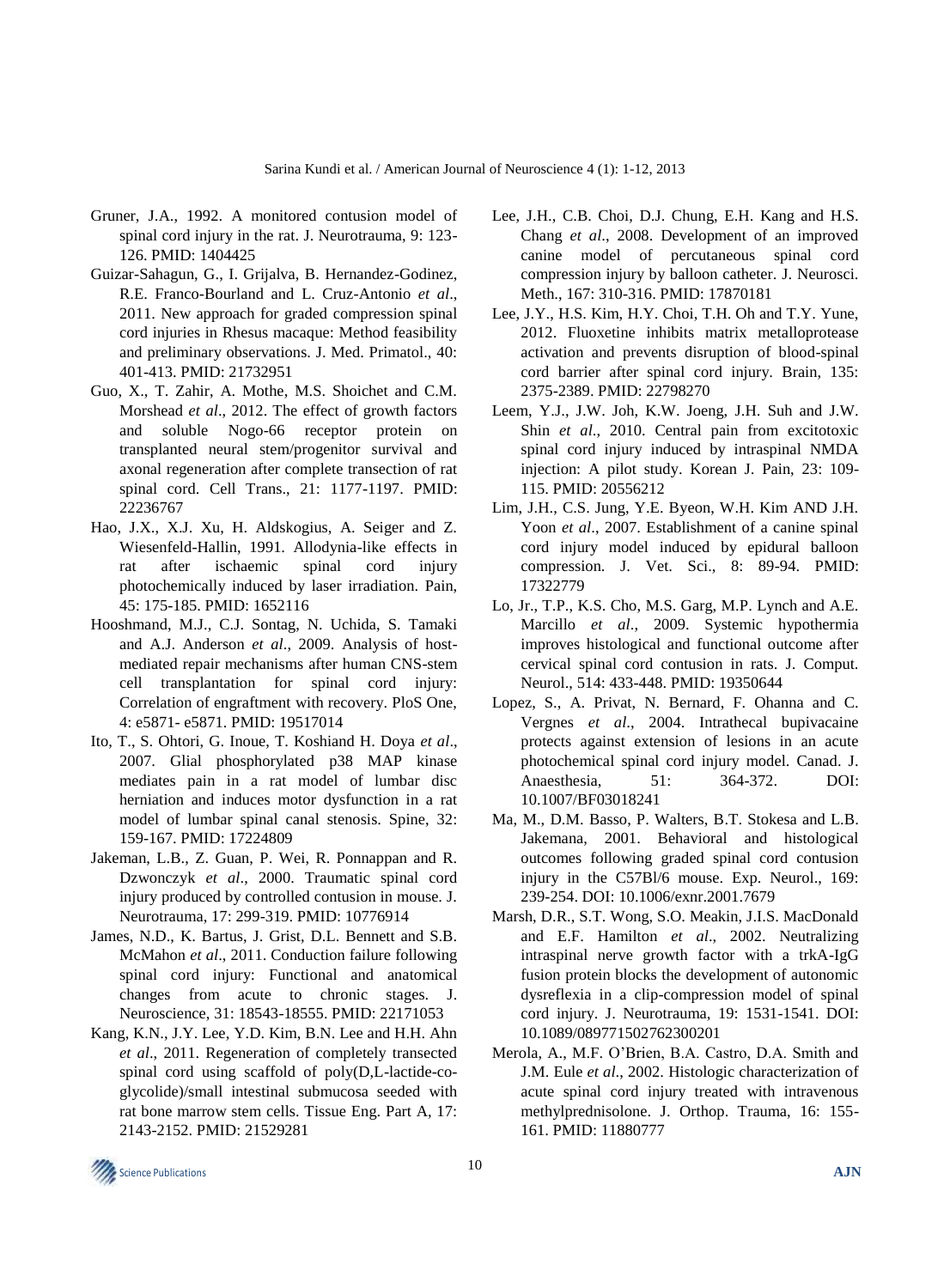- Middleton, J., Y. Tran and A. Craig, 2007. Relationship between quality of life and self-efficacy in persons with spinal cord injuries. Arch. Phys. Med. Rehabil., 88: 1643-1648. DOI: 10.1016/j.apmr.2007.09.001
- Middleton, J.W., A. Dayton, J. Walsh, S.B. Rutkowski and G. Leong *et al*., 2012. Life expectancy after spinal cord injury: A 50-year study. Spinal Cord, 50: 803-811. PMID: 22584284
- Mills, C.D. and C.E. Hulsebosch, 2002. Increased expression of metabotropic glutamate receptor subtype 1 on spinothalamic tract neurons following spinal cord injury in the rat. Neurosci. Lett., 319: 59- 62. DOI: 10.1016/S0304-3940(01)02551-4
- Myers, S.A., W.H. DeVries, K.R. Andresa, M.J. Gruenthala and S.R. Whittemorea *et al*., 2011. CD47 knockout mice exhibit improved recovery from spinal cord injury. Neurobiol. Dis., 42: 21-34. DOI: 10.1016/j.nbd.2010.12.010
- Myers, S.A., W.H. Devries, M.J. Gruenthal, K.R. Andres and T. Hagg *et al*., 2012. Sildenafil improves epicenter vascular perfusion but not hindlimb functional recovery after contusive spinal cord injury in mice. J. Neurotrauma, 29: 528-538. PMID: 21970599
- Nakae, A., K. Nakai, K. Yano, K. Hosokawa and M. Shibata *et al*., 2011. The animal model of spinal cord injury as an experimental pain model. J. Biomed. Biotechnol., 2011: 939023-939033. DOI: 10.1155/2011/939023
- Nanney, L.B., B.D. Wamil, J. Whitsitt, N.L. Cardwell and J.M. Davidson et al., 2001. CM<sub>101</sub> stimulates cutaneous wound healing through an anti-angiogenic mechanism. Angiogenesis, 4: 61-70. DOI: 10.1023/A:1016752925761
- Ogungbo, B., 2011. Anterior decompression, fusion and plating in cervical spine injury: Early experience in Abuja, Nigeria. Surg. Neurol. Int., 2: 156-156. PMID: 22140641
- Pandya, K.A., K.A. Weant and A.M. Cook, 2010. Highdose methylprednisolone in acute spinal cord injuries: Proceed with caution. Orthopedics, 33: 327-331. PMID: 20507035
- Piao, M.S., J.K. Lee, J.W. Jang, S.H. Kim and H.S. Kim *et al*., 2009. A mouse model of photochemically induced spinal cord injury. J. Korean Neuros. Soc., 46: 479-483. DOI: 10.3340/jkns.2009.46.5.479
- Poon, P.C., D. Gupta, M.S. Shoichet and C.H. Tator, 2007. Clip compression model is useful for thoracic spinal cord injuries: Histologic and functional correlates. Spine, 32: 2853-2859. DOI: 10.1097/BRS.0b013e31815b7e6b
- Robins-Steele, S., D.H. Nguyen and M.G Fehlings, 2012. The delayed post-injury administration of soluble Fas receptor attenuates post-traumatic neural degeneration and enhances functional recovery after traumatic cervical spinal cord injury. J. Neurotrauma, 20: 1586-1599. PMID: 22260324
- Schwartz, E.D., R.P. Yezierski, P.M. Pattany, R.M. Quencer and R.G. Weaver, 1999. Diffusion-weighted MR imaging in a rat model of syringomyelia after excitotoxic spinal cord injury. Am. J. Neuroradiol., 20: 1422-1428. PMID: 10512223
- Sekido, N., A. Jyoraku, H. Okada, D. Wakamatsu and H. Matsuya *et al*., 2012. A novel animal model of underactive bladder: Analysis of lower urinary tract function in a rat lumbar canal stenosis model. Neurourol. Urodynam., 31: 1190-1196. DOI: 10.1002/nau.21255
- Sekiguchi, M., S. Kikuchi and R.R. Myers, 2004. Experimental spinal stenosis: Relationship between degree of cauda equina compression, neuropathology and pain. Spine, 29: 1105-1111. PMID: 15131438
- Sharma, A., 2012. Pharmacological management of acute spinal cord injury. J. Assoc. Phys. India, 60: 13-18.
- Stokes, B.T. and L.B. Jakeman, 2002. Experimental modelling of human spinal cord injury: A model that crosses the species barrier and mimics the spectrum of human cytopathology. Spinal Cord, 40: 101-109. PMID: 11859436
- Stokes, B.T., D.H. Noyes and D.L. Behrmann, 1992. An electromechanical spinal injury technique with dynamic sensitivity. J. Neurotrauma, 9: 187-195. DOI: 10.1089/neu.1992.9.187
- Talac, R., J.A. Friedman, J.M. Moore, L. Lu and E. Jabbari *et al*., 2004. Animal models of spinal cord injury for evaluation of tissue engineering treatment strategies. Biomaterials, 25: 1505-1510. DOI: 10.1016/S0142-9612(03)00497-6
- Wamil, A.W., B.D. Wamil and C.G. Hellerqvist, 1998. CM101-mediated recovery of walking ability in adult mice paralyzed by spinal cord injury. National Acad. Sci., 95: 13188-13193. DOI: 10.1073/pnas.95.22.13188